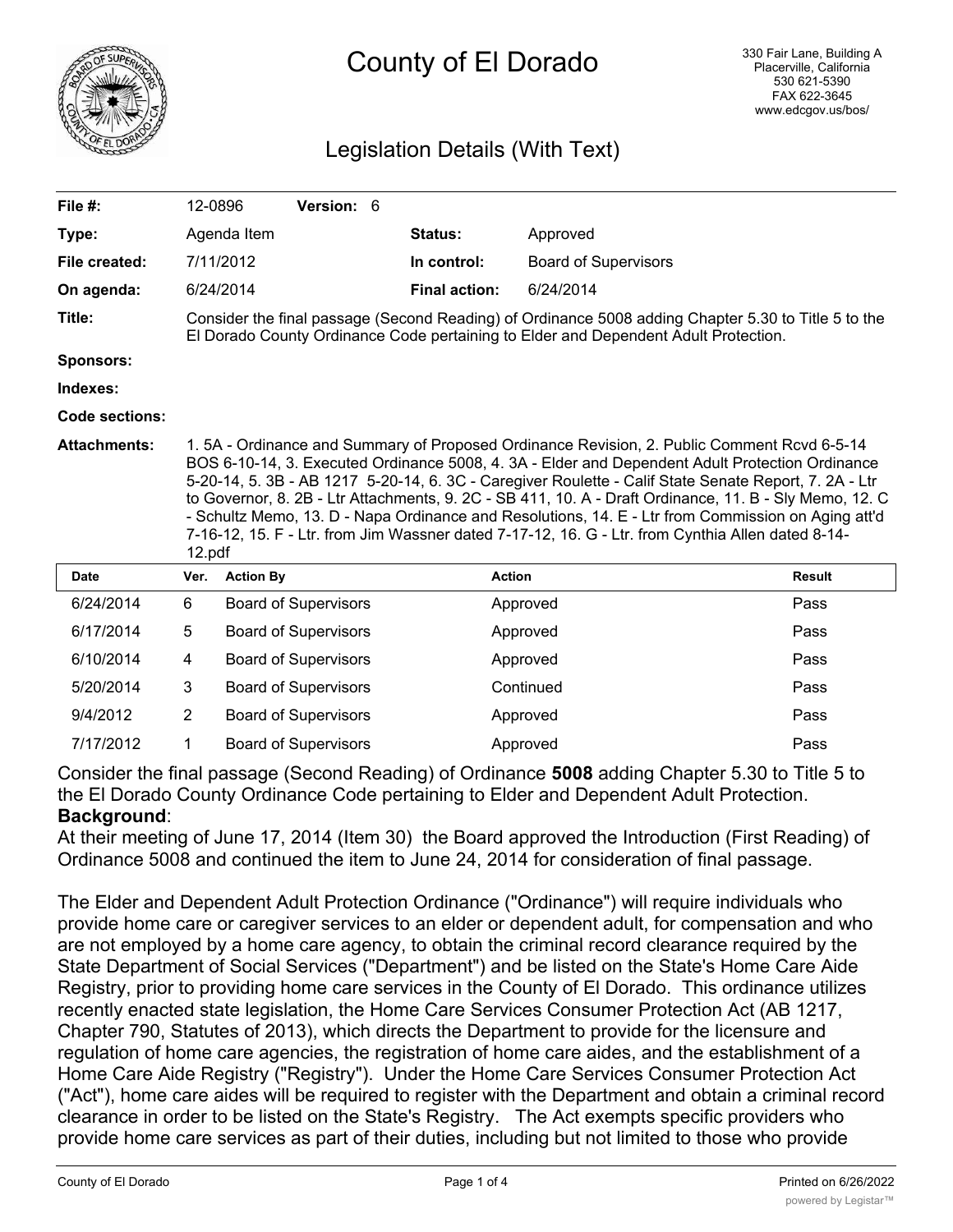home care related services under the IHSS program, hospice and licensed home health agencies. The proposed Ordinance provides for the same exemptions as defined within Act.

The Act included an effective date of January 1, 2015. The Ordinance, as proposed, will be effective on the same date.

The Act requires home care aides employed by a home care agency to be listed on the Registry prior to providing home care services to a client. However, independent or self-employed home care aides have the option to voluntarily be listed on the Registry in order to provide home care services, meaning that independent home care aides can provide home care services without having to obtain a criminal record clearance from the Department. In 2011 the California Senate Office of Oversight and Outcomes prepared the report, "Caregiver Roulette: California Fails to Screen those who Care for the Elderly at Home." This report details the abuse and neglect of older and dependent adults by their caregivers, including some with criminal records, who were not required to complete a criminal history background check.

While most independent caregivers do not have a criminal background or seek to exploit and abuse the people they care for, it is the independent caregivers, those who are not employed by a home care agency, that are typically the focus of the elder fraud and abuse investigations conducted by the County's Elder Protection Unit ("EPU") member agencies. The proposed Ordinance will require the independent home care aides to be listed on the State Registry prior to providing home care services to elder and dependent adults in the County of El Dorado. The EPU has worked for over two years towards the establishment of a county ordinance that would require those who provide caregiver/home care services to the elderly and dependent adults be subject to a criminal history background check. The proposed Ordinance achieves this goal.

Seniors, individuals with disabilities and the frail elderly frequently find themselves in need of parttime to full-time assistance from a caregiver or home care aide in order to continue to live at home independently. The Elder and Dependent Adult Protection Ordinance will ensure that persons who serve in this position of trust have at least been subject to a background check process that will screen for crimes which signal the potential for abuse.

## **History**

In 2006, the Board of Supervisor approved the establishment of the Elder Protection Unit (EPU), comprised of staff representatives from county departments and local agencies, including the Department of Health and Human Services, the District Attorney, local law enforcement, and County Counsel. The EPU was established to ensure the safety and well-being of the County's senior community by pursuing the vigorous prosecution of those who physically, emotionally and/or financially abuse them. The EPU works together towards the mutual goal of providing maximum available assistance for elderly and dependent adults who are the victims of crime and to support the efforts to prevent the abuse of elder and dependent adults.

The private in-home care industry primarily provides services to the frail elderly and people with serious disabilities. Prior to the enactment of the Act in 2013, the industry remained largely unregulated as the State of California did not require any type of licensure or regulation of those who provide in-home caregiving services to elders and dependent adults outside of the in-Home Support Services (" IHSS") Program. Agencies that provide in-home care providers as a service do screen their employees; however, the level of screening varies from agency to agency and not all require their employees to submit to some type of background check process. The Act provides for an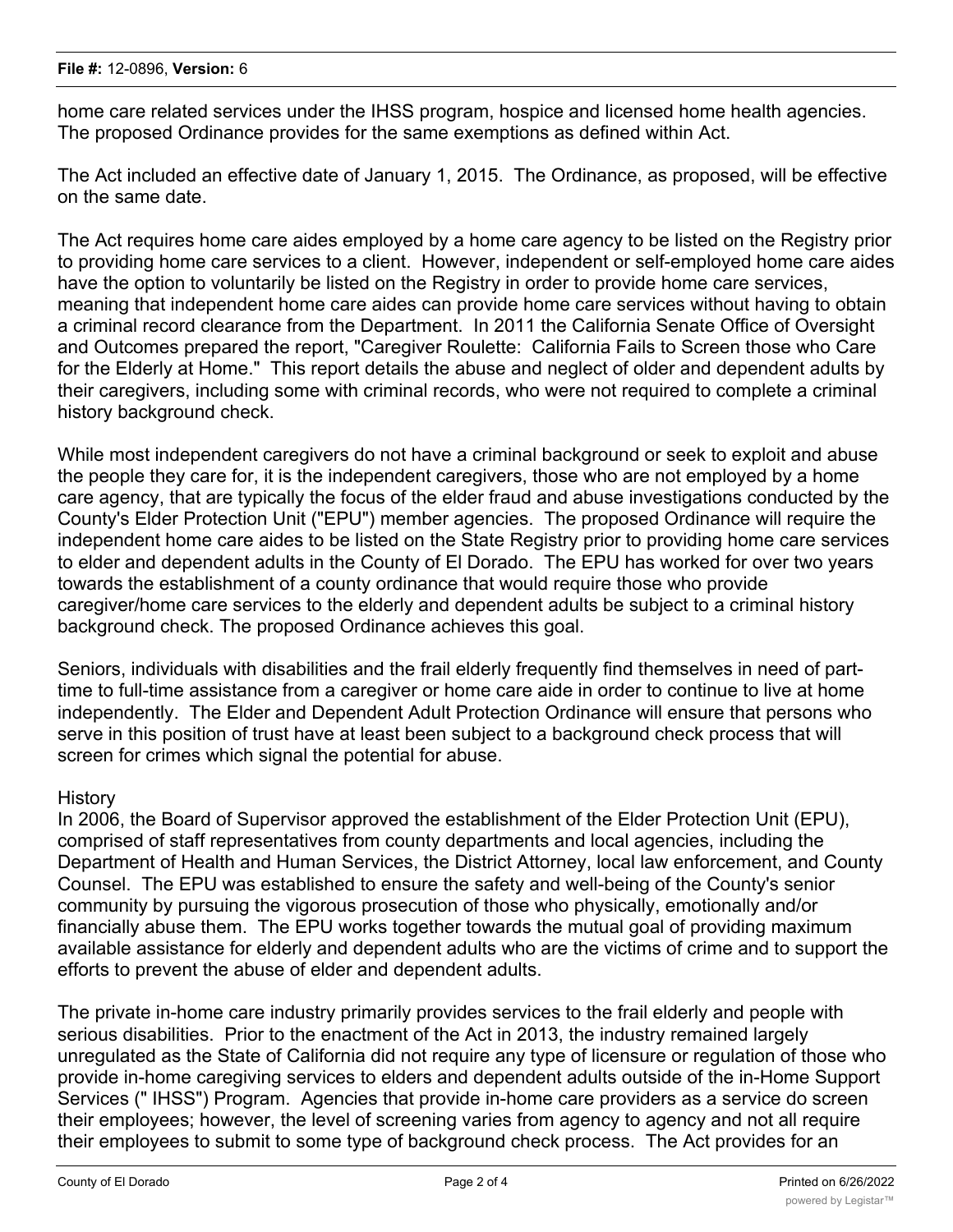established industry-wide standard for home care agencies regarding the training, registration and criminal record clearance for their employees.

There are currently two programs within the County of El Dorado that maintain a resource list or Care Provider Registry of home care aides or caregivers that have been screened and have received clearance per a background check process; the IHSS Public Authority and the Senior Information and Assistance Program.

The IHSS Public Authority maintains a Care Provider Registry of home care aides screened to provide IHSS funded home care aide services to those approved as eligible to receive IHSS support. Not all elderly and dependent adults meet the eligibility criteria to receive IHSS funded assistance.

The County of El Dorado Department of Health and Human Services Agency, through the Senior Information and Assistance Program, maintains a list of home care aides that serves as a resource for those seeking to hire an individual to provide in-home care related services. These services include, but are not limited to, meal preparation, shopping/errands, housekeeping, laundry, yard/household repairs, personal care, respite care and overnight/live-in care. In order to be included on this list, a home care aide must complete a face-to face interview with Senior Information and Assistance Program staff and pass a Live Scan fingerprint background check. The Live Scan fingerprint background check is voluntary but required to be included on the Program's home care aide list. This list is provided as a resource only. Individuals seeking a home care aide are advised to their responsibility to interview and screen all potential home care aides, even those who have voluntarily obtained a Live Scan fingerprint background check.

In 2010, the County of Napa adopted a Caregiver Permit Ordinance; the first in California. Due to the consistent and increasing number of cases involving the physical, emotional and financial abuses of elders and dependent adults by a "caregiver" or home care aide in the County of El Dorado, an increase that is consistent nationally, the EPU developed a Caregiver Permit Program proposal based on the Napa program.

On July 17, 2012, Supervisor Briggs presented to the Board a proposal for a Caregiver Permit Program that would require those seeking to provide in-home personal or domestic services (caregiver) to an elder or dependent adult, for compensation, to first obtain a county-issued permit that would be issued only after the applicant completed a screening process that included a Live Scan criminal background search of both state and FBI criminal offender records. The proposal included an exemption for IHSS approved caregivers. The Board approved this proposal and authorized Supervisor Briggs to work with appropriate staff to move forward with the next steps in the development of a Caregiver Permit Program and to return to the Board at a later date with a final draft proposal that includes a proposed Ordinance and implementing Resolutions.

As the EPU worked to develop the final draft Ordinance and the processes to implement and enforce the proposed Caregiver Permit Program for the County of El Dorado, members of the State Legislature were also working on various legislative proposals that would implement a similar statewide program. Several legislative proposals were introduced but with little success until October 2013, when the Governor signed AB 1217 (Lowenthal), the Home Care Services Consumer Protection Act. AB 1217 included an effective date of January 1, 2015.

In recognition of the Act, the EPU team then revised the Caregiver Permit Program to develop an ordinance that utilizes the program and process to be implemented by the Act, but that takes the Act